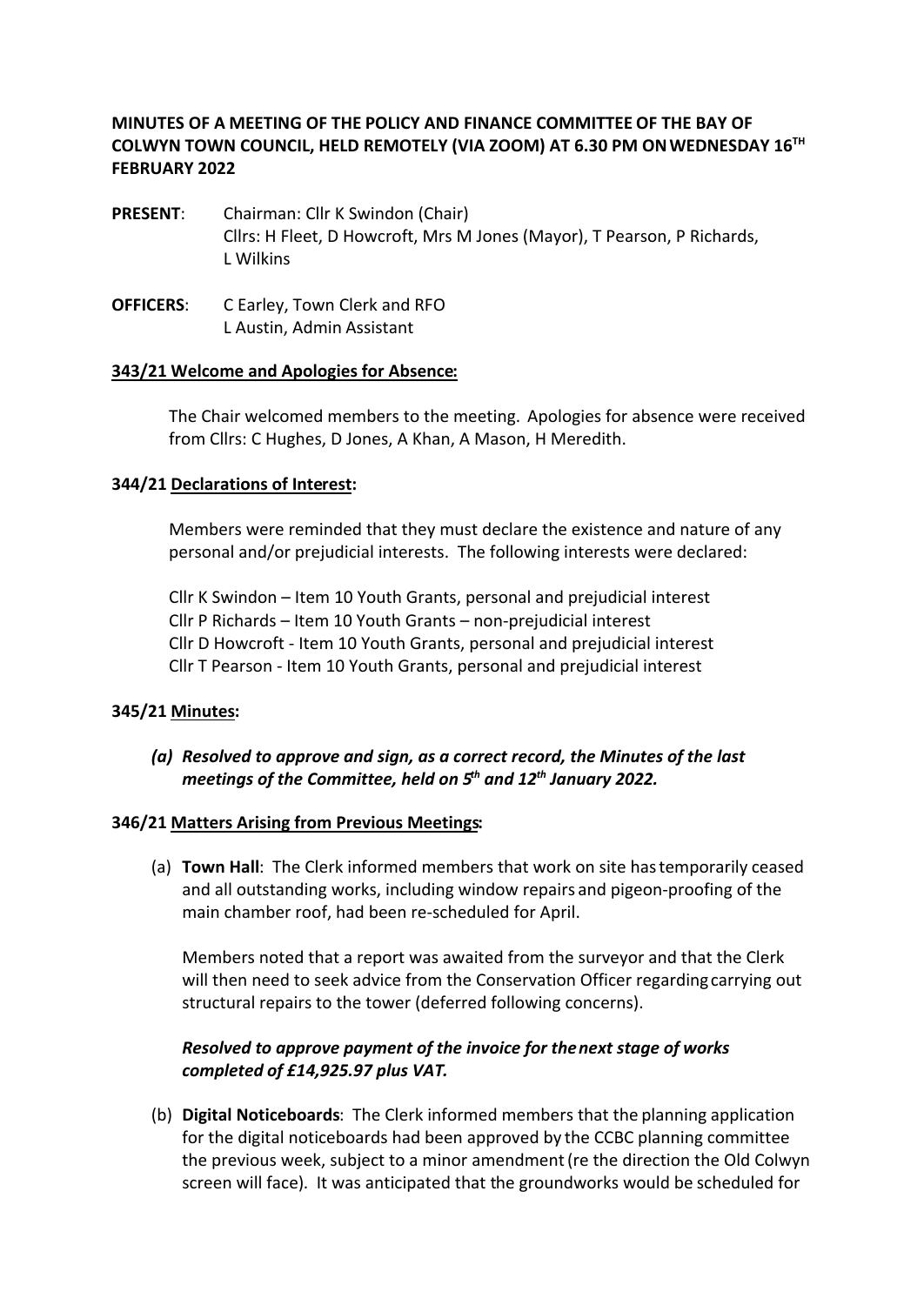the week commencing the 21<sup>st</sup> February, and the screens installed the week after.

- (i) Partnership Agreement with GWIL: Members noted the updated draft. *Resolved to recommend for approval by Council.*
- (ii) FAQs / Terms and conditions of use: These were submitted for consideration by the Clerk, who confirmed that the noticeboards would also be available for use by local independent businesses with premises in the area (free of charge for the first year), as the purpose of the Welsh Government funding was to drive footfall and encourage business. It was further confirmed that the existing wooden noticeboards would remain, with replacement boards due to be installed shortly in Rhos on Sea and Station Steps.
- (iii) Members noted the quotation from VCA for materials to support/promote the Colwyn brand, paid for from Imagine funding.

## **347/21 Finance:**

*(a) Resolved to authorise payments made on behalf of the Council for the period 21.12.21 to 31.12.21, as detailed in Schedule 'A' attached.* 

*Further resolved to defer the authorisation of payments made from 01.01.22 to 31.01.22 to the next meeting.* 

*(b) Resolved to authorise the Chairman and Clerk to carry out the checking and authenticating of the bank reconciliation(s) as at 31.12.21* 

Members noted that the £50,000 term deposit matured on 14.2.22 and has not been renewed, due to the very low rate of return (0.05%).

*(c) Resolved to receive the following correspondence from CCLA: (i) PSDF Investor communication (January 22) (ii) Market Report Jan 22 (iii) LAPF Factsheet Dec 21 (iv) LAPF prices Jan 22*

**348/21 Welsh Government:** There was no correspondence from the Welsh Government.

- **349/21 Conwy County Borough Council:** The Clerk submitted, for consideration, the Consultation on the Conwy & Denbighshire PSB's draft wellbeing statement. Members were encouraged to consider and respond individually.
- **350/21 Wales Audit Office:** Members noted the confirmation of the satisfactory conclusion of the External Audit for the 2020/21 financial year.
- **351/21 Leases:** The Clerk updated members in respect of the following leases:
	- (a) **CVSC** lease of offices at Rhiw Road site, due for renewal in August 2022 (7 years):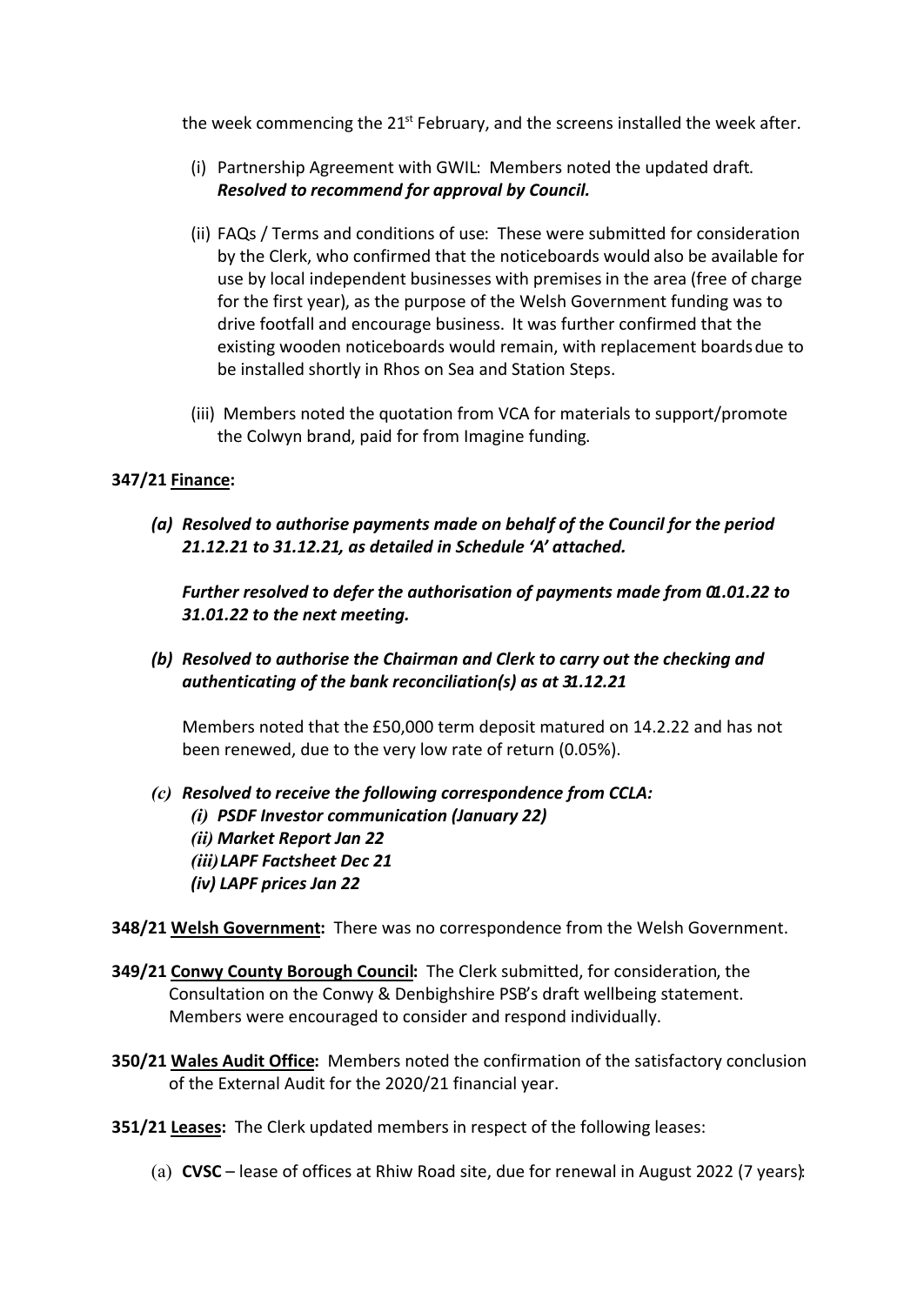## *Resolved to recommend that the Clerk instruct a solicitor to renew the lease for a further 7-year period.*

(b) **Conwy Connect** – lease of rooms in rear annexe, due to expire in August 2022, and interest from prospective new tenant(s):

## *Resolved to recommend the Council negotiates new 7-year lease with Men's Shed, on the same terms as Conwy Connect lease.*

(c) **Coast Community Radio and Media** – lease relating to rooms at the first floor of the rear annexe: It was noted that a formal lease was deferred last year, due to uncertainty due to Covid, but is now being progressed*.* 

Members also considered a request from Bayside Radio for permission for a small antenna on the side of the rear annexe subject to planning approval (if required). Members noted that aerials have been placed on the building in the past when the police station was occupied fully.

## *Resolved to recommended consent be given, subject to planning approval, and as long as the aerial was not visible from the front of Town Hall/police station.*

- (d) Members noted that there were ongoing discussions regarding a possible lease of the rear outhouse to Together for Colwyn Bay who were currently exploring costs/options.
- (e) **Pitney Bowes Franking Machine**: *Resolved to approve the termination of the lease, and approve the cost of a courier to return, once the 62-month contractual period ends in March 2022, due to the significant reduction in postage, which makes it no longer financially beneficial.*

#### **352/21 Grants**:

- (a) **Events Grants 2022/23**:
	- (i) Members noted the event evaluation report from TAPE's That's My Bauble event held in December. *Resolved to authorise payment of the event invoice of £5,000.*
	- (ii) The Clerk submitted, for consideration, additional/deferred applications received for events in 2022/23 from:
		- (E) Queens Jubilee Beacon Trail App (£499)
		- (F) TAPE Music & Film Lumiere Event 2022 (£5,000)

- Cllr K Swindon declared an interest in application F and left the meeting while the application was being discussed.

*Resolved to recommend approval of Application F, and decline Application E,*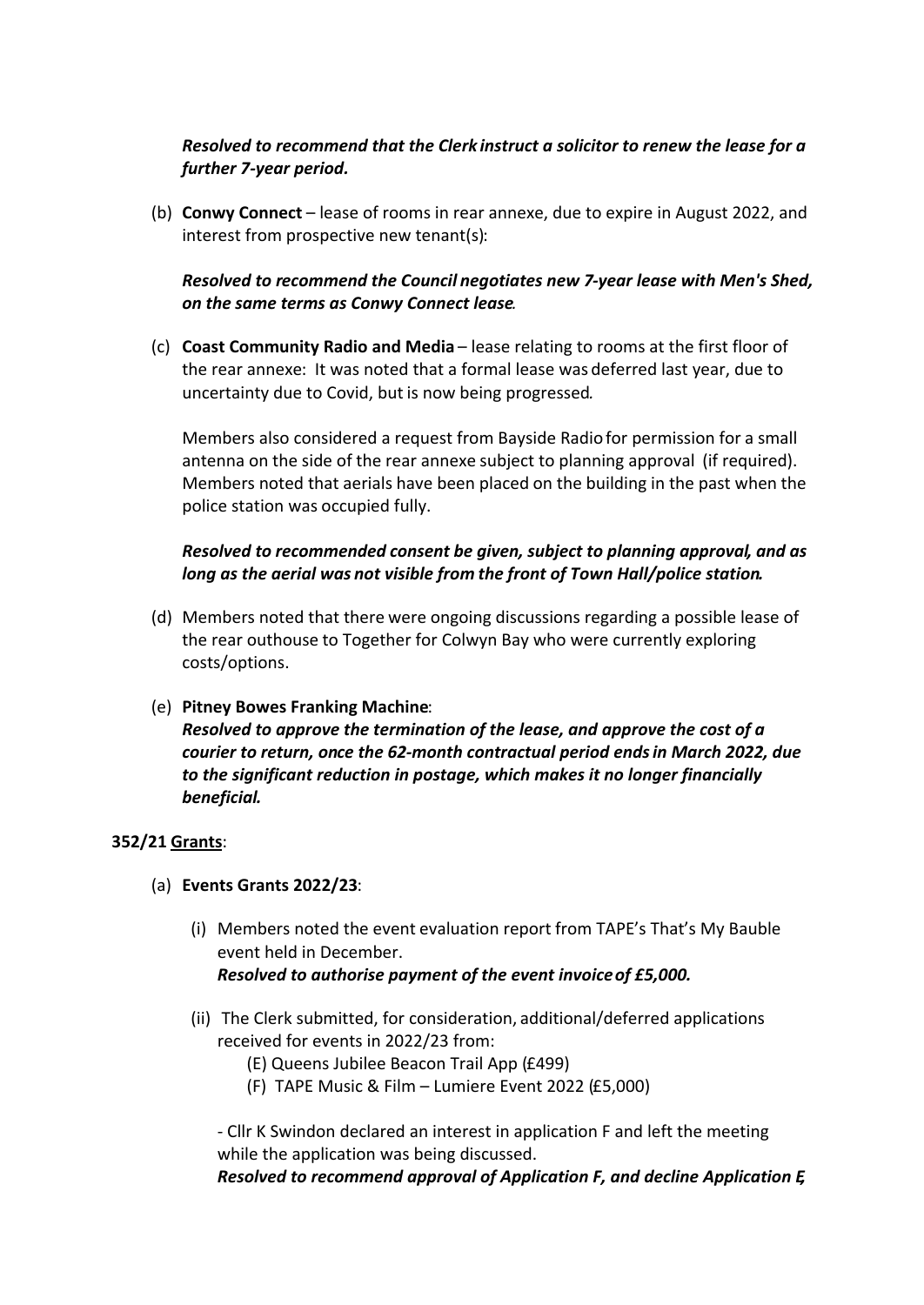#### *as detailed in Schedule 'B' attached.*

(iii) Members considered the amount of the budget and application process of funding support for community scale events/celebrations to mark the Queen's platinum Jubilee. It was agreed that the existing grant form be used, with applications invited from community groups/organisation and schools (not individuals). There would be a max. of £500 per event but no overall budget, subject to events grant budget not being exceeded.

### *Resolved to request the Clerk launches the Jubilee Events Grants.*

- (iv) Members noted correspondence from Colwyn Bay Cricket Club, in regard to their events grant application, stating that the proposed event had been cancelled.
- (v) The Clerk submitted, for inconsideration, a request to roll forward the GOGs Film Festival event grant (£5,000) from 2021/22 to 2022/23.

## *Resolved to approve the events grant to be moved to the 2022/23 financial year.*

**i.** St David's Day: The Clerk submitted, for consideration, quotes received for traffic management support for the St David's Day Parade.

# *Resolved to approve the quote from Arona Group at a cost of £365 +VAT, subject to them having required operatives available.*

## **353/21 Small Grants 2021/22:**

(a) Members considered a small grant application (E), deferred at a previous meeting, whilst additional information was obtained. Following a visit to the applicant, members noted that grant was to be used to support those who are vulnerable/not comfortable accessing the library service and need additional support. The applicant would aim to introduce people to the library facilities once they are more comfortable using the IT. The premises to be used were considered accessible and suitable for providing IT support.

## *Resolved to approve the small grant to application E, as detailed in Schedule 'C' attached.*

(a) The Clerk submitted, for consideration, additional informationfrom applicant J (Dawns I Bawb), deferred from the previous meeting.

## *Resolved to approve the small grant to application J, as detailed in Schedule 'C' attached.*

## **354/21 Youth Grants:**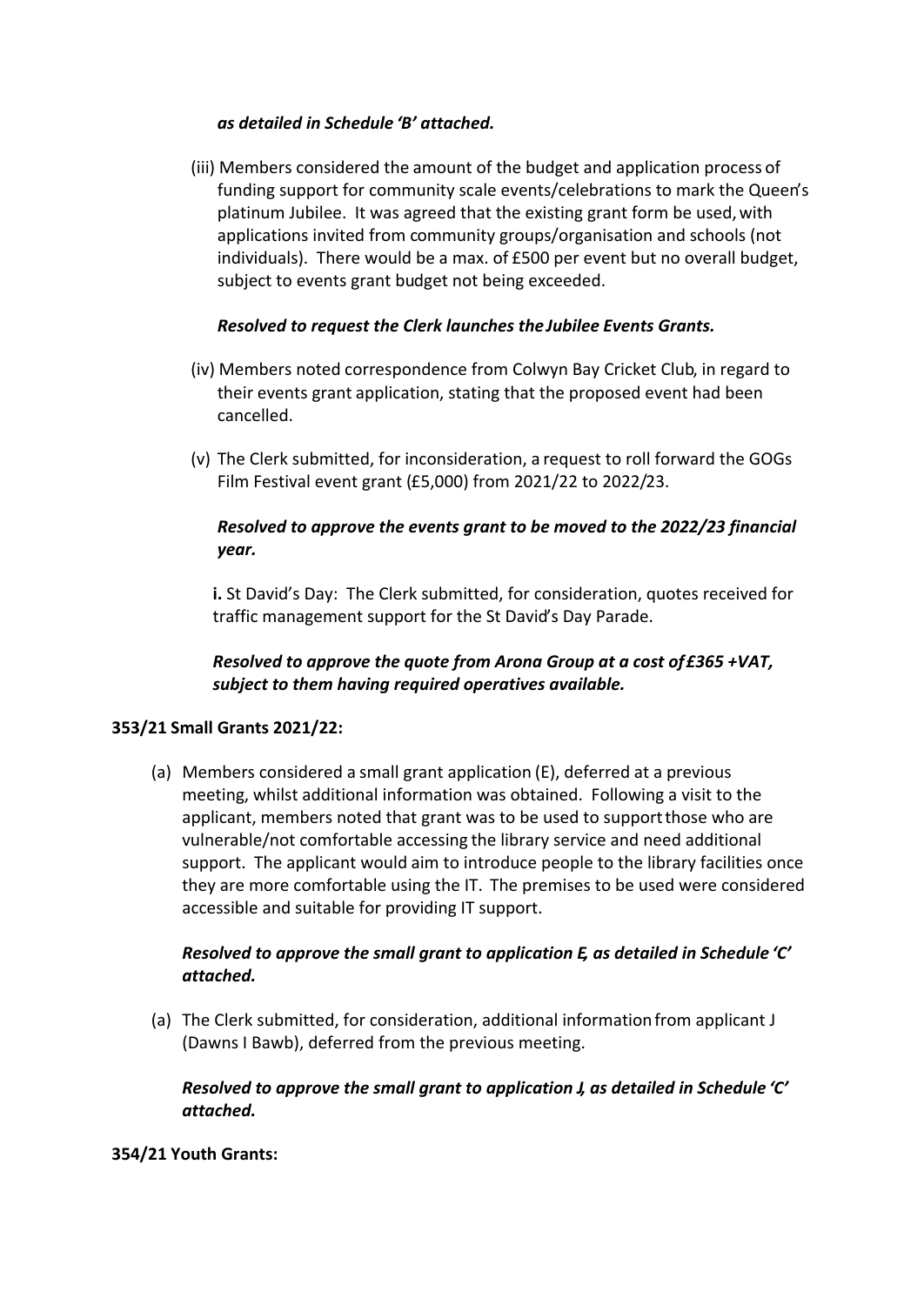- (a) Members noted a report received from the Youth Grants applicantfor 2020/21: **i.** Caru Colwyn (Menter Iaith)
- (b) The Clerk submitted, for consideration, applications received for youth grants for 2021/22.

- Cllr K Swindon declared an interest in application F and left the meeting while this application was being discussed.

- Cllrs D Howcroft and T Pearson declared an interest in application E and left the meeting while this application was being discussed.

## *Resolved to recommend approval of applications A, B, and C, as detailed in Schedule 'D' attached.*

## **355/21 Large Grants**:

(a) The Clerk submitted correspondence from Benefit Advice Shop regarding their outreach service.

## *Resolved to approve the change of location for delivery of the local outreach service.*

## **356/21 Reports:** Members noted a letter of thanks/reports from:

(a) Bayside Radio (large grant)

Meeting closed at 7.50pm.

….....………………….…… Chairman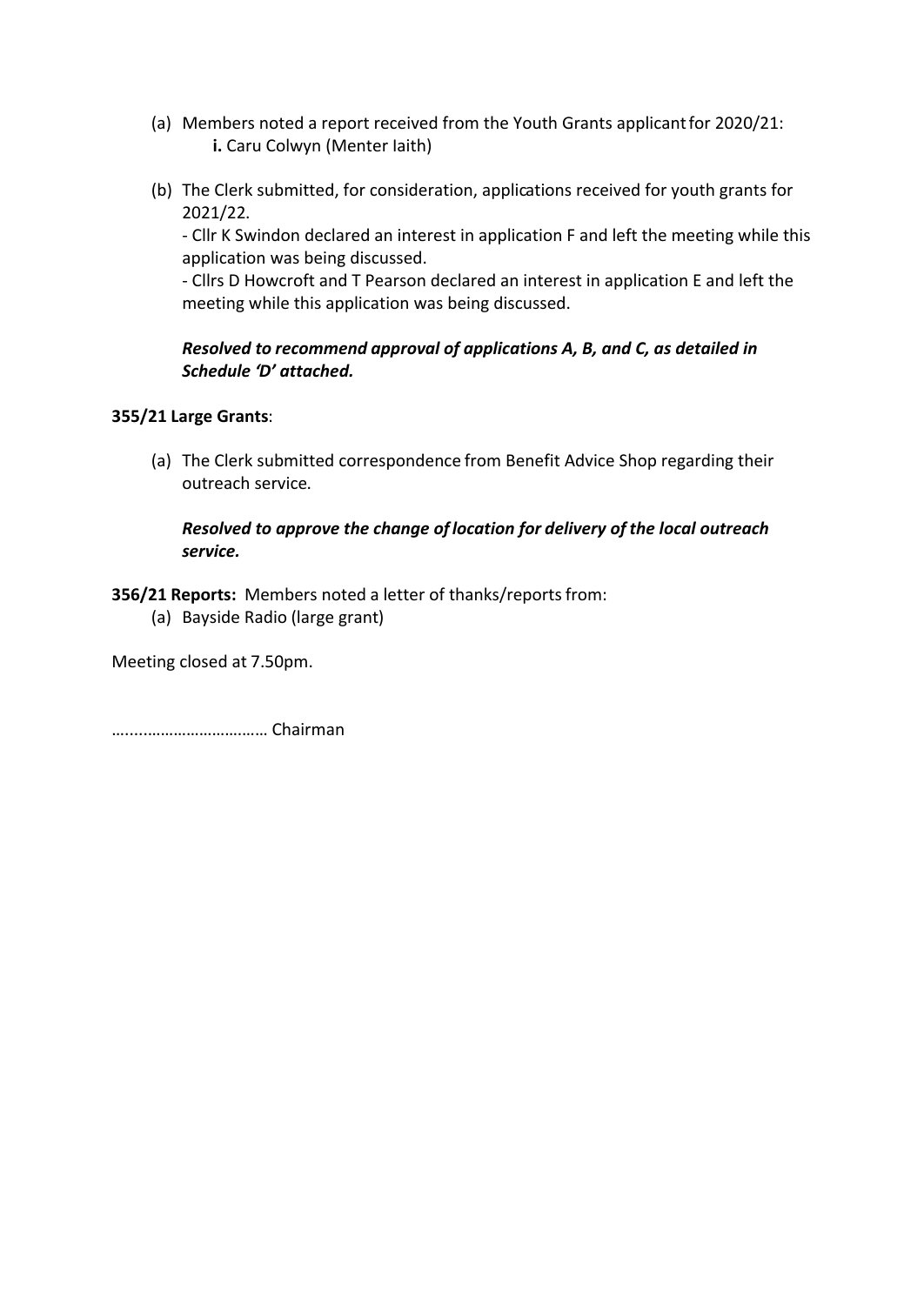# Bay of Colwyn Town Council 2021/22

Time: 15:43

#### Treasurers A/c 00164077

#### List of Payments made between 20/12/2021 and 31/12/2021

| Date Paid  | Payee Name                         | Reference  | Amount Paid Authorized Ref | <b>Transaction Detail</b> |
|------------|------------------------------------|------------|----------------------------|---------------------------|
| 24/12/2021 | <b>Bus Inst Access Savings Acc</b> | <b>TRF</b> | 100,000.00                 | Transfer                  |
| 24/12/2021 | Samaritans                         | <b>FP</b>  | 200.00 1054                | <b>Small Grant Q2</b>     |
| 24/12/2021 | Conwy County Borough Council       | <b>FP</b>  | 11,088.00   054            | <b>CCTV Contribution</b>  |
| 24/12/2021 | Sure Hope Church                   | <b>FP</b>  | 500.00   054               | Small rant Q3             |
| 24/12/2021 | <b>RELM Group</b>                  | <b>FP</b>  | 3.732.00   054             | Sculpture Installation    |
| 24/12/2021 | <b>SMART Controls</b>              | <b>FP</b>  | 300.00   054               | <b>Rear Annex Timer</b>   |
| 24/12/2021 | LiveTech                           | <b>FP</b>  | 360.00 1054                | Website Branding for CIB  |
| 24/12/2021 | Conwy County Borough Council       | <b>FP</b>  | 736.00   054               | <b>NNDR Dec</b>           |
| 24/12/2021 | <b>Fletchers</b>                   | <b>FP</b>  | 481.19   054               | Rear Annex Heating Pump   |
| 28/12/2021 | One Com                            | DD.        | 69.28   053                | Phones /Broadband         |
| 28/12/2021 | Barclaycard                        | DD         | 17.87   053                | Stapler and Mobile phone  |

Total Payments 117,484.34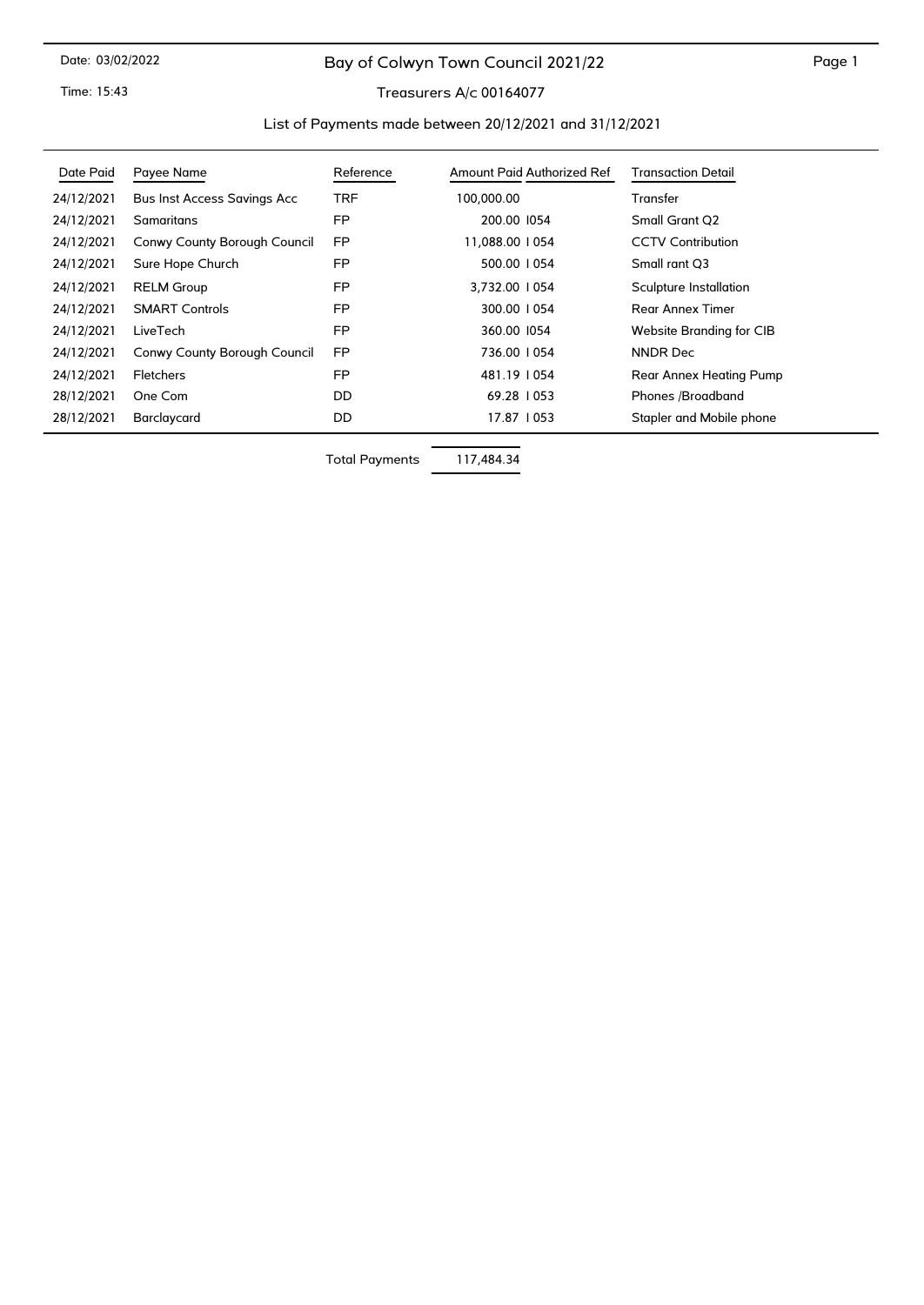#### **Events Grants 2022/23 Budget = £35,000**

| Ref: | Applicant:                           | Event:                                                                  | Date(s):                                                    | Amount<br>Requested:                    | <b>Total Cost:</b><br>(if known) | Amount<br>Given 2021/22 | Recommendation:                                                  | Approved (£): | Paid: | Report<br>received? |
|------|--------------------------------------|-------------------------------------------------------------------------|-------------------------------------------------------------|-----------------------------------------|----------------------------------|-------------------------|------------------------------------------------------------------|---------------|-------|---------------------|
|      | A CCBC Major Events                  | Prom Xtra<br><b>Access All Eirias</b><br><b>Extra Concert at Eirias</b> | 7 May 2022<br>12th / 13th August 2022<br>Sat 18th June 2022 | £10,000.00<br>£ 20,000.00<br>£10,000.00 |                                  |                         | Approved in principle<br>Dec 2021 - see<br>separate budget lines |               |       |                     |
|      | <b>B</b> Absolute Sound and Lighting | Live Music Events                                                       | 30th April - 2nd May 2022                                   | £5,000.00                               | £7,225.00                        |                         |                                                                  | £5,000.00     |       |                     |
|      | C Colwyn Bay Cricket Club            | Glamorgan CC Match                                                      | August 2022                                                 | £5,000.00                               | £5,000 - 11,000                  |                         | Event cancelled                                                  |               |       |                     |
|      | $D$ Uke a Bay                        | Uke a Bay Festival                                                      | 12-14th August 2022                                         | £3,600.00                               |                                  | £1,070.00               |                                                                  | £1,070.00     |       |                     |
|      | E Queen's Platinum Jubilee           | Platinum Jubilee Beacon Trail                                           | 30th April - 12th June 2022                                 | £499.00                                 |                                  |                         | <b>NIL</b>                                                       |               |       |                     |
|      | F TAPE                               | Luminaire                                                               | December 2022 - January 2023                                | £5,000.00                               |                                  |                         | £5,000.00                                                        |               |       |                     |
|      |                                      |                                                                         |                                                             | £59,099.00                              |                                  |                         |                                                                  | £6,070.00     | £0.00 |                     |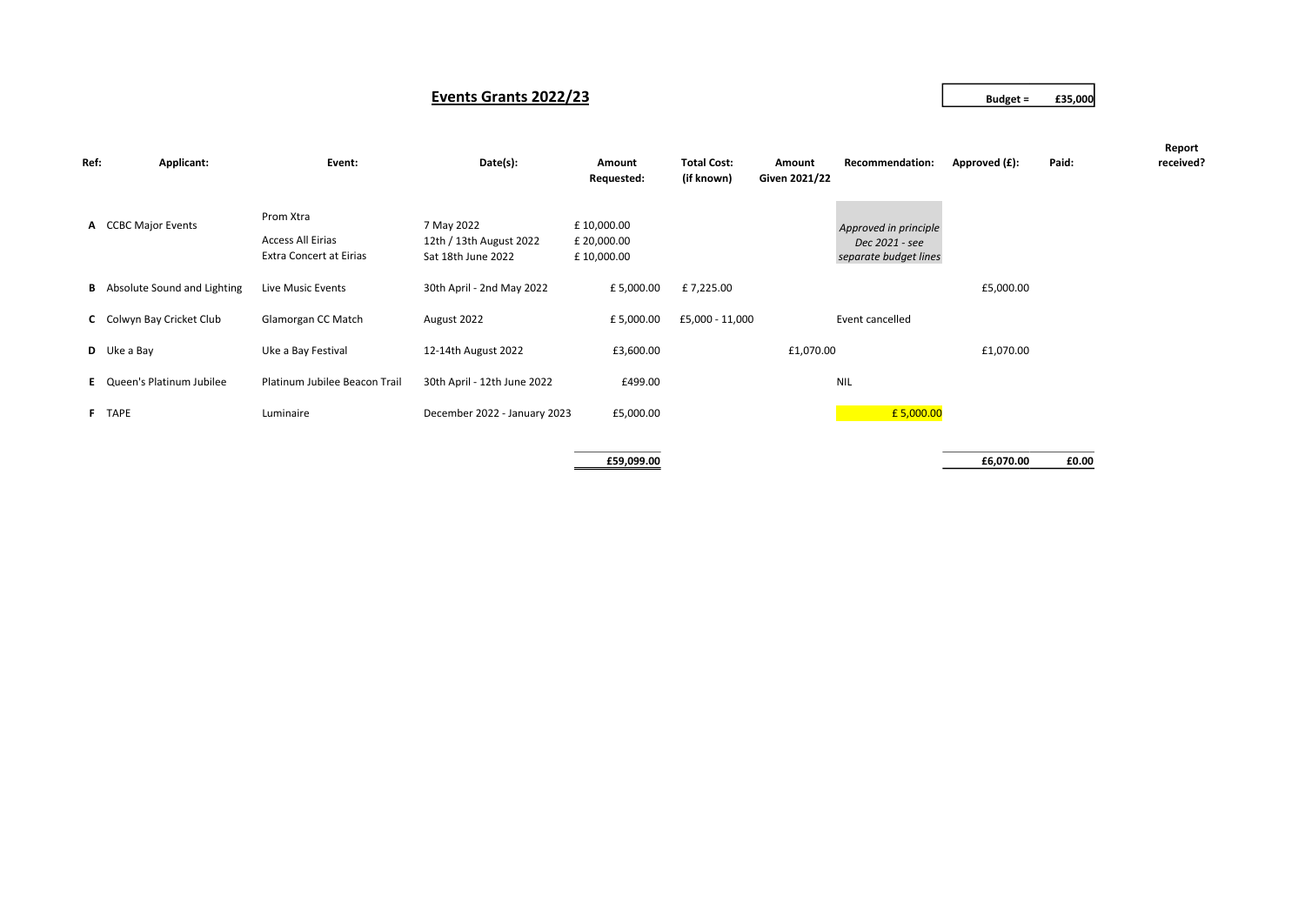#### **Summary of Small Grant Applications for 2021/22**

| Applicant:                                                                                                           | Amount<br>Requested: Considered:          | Date     | Amount<br>Rec / Approved: Youth Grants       | <b>Moved</b> to | <b>Purpose of Grant:</b>                                                                                                                           | <b>Exp Powers:</b> | S137<br><b>Total</b> | Date<br>Paid | Notes: | Report<br>received: |
|----------------------------------------------------------------------------------------------------------------------|-------------------------------------------|----------|----------------------------------------------|-----------------|----------------------------------------------------------------------------------------------------------------------------------------------------|--------------------|----------------------|--------------|--------|---------------------|
| Urgent application considered 12.05.21<br>A Sure Hope Church                                                         | £500                                      | 12.05.21 | £500.00                                      |                 | To purchase a large freezer to hold frozen food donations                                                                                          |                    |                      | 18.6.21      |        |                     |
| B Llandudno and Colwyn Bay Tramway Society                                                                           | £500                                      | 30.06.21 | £500.00                                      |                 | Towards ongoing maintenance/improvemetns to tram No7 and to<br>progress work on narrow-gauge tram                                                  |                    |                      |              |        |                     |
| C RVS Companionship at Home                                                                                          | £200                                      | 30.06.21 | £200.00                                      |                 | For day to day running costs: volunteer mileage, training and<br>induction, refreshements, stationery and stamps                                   |                    |                      |              |        |                     |
| D Colwyn Bay Model Boat Club                                                                                         | £340.39                                   | 29.09.21 | (withdrawn - ward<br>alllowance<br>approved) |                 | Repair / repaint all benches and seats in Eirias Park; recompense<br>for weed cutting / inhibitors in lake                                         |                    |                      |              |        |                     |
| E NWAMI                                                                                                              | £500                                      | 29.09.21 | DEFER - send<br>updated grant<br>form        |                 | To purchase 2 laptops to assist those in the community                                                                                             |                    |                      |              |        |                     |
| <b>F</b> Samaritans                                                                                                  | £200                                      | 29.09.21 | £200.00                                      |                 | Towards the recruitment / training of volunteers, and publicity and<br>outreach in their catchment area to assist more people in the<br>community, |                    |                      |              |        |                     |
| E NWAMI                                                                                                              | £500                                      | 17.11.21 | £500.00                                      |                 | To purchase 2 laptops to assist those in the community<br>(CIIr HF to visit NWAMI to discuss support needed)                                       |                    |                      |              |        |                     |
| G Sure Hope Church                                                                                                   | £500                                      | 17.11.21 | £500.00                                      |                 | Towards the purchase of vegetables to make 600 Christmas<br>meals                                                                                  |                    |                      |              |        |                     |
| H Llandrillo yn Rhos Mothers Union                                                                                   | £500                                      | 05.01.22 | £500.00                                      |                 | To pay for transport to meetings for membees of the Mothers<br>Union                                                                               |                    |                      |              |        |                     |
| Urdd Gobaith Cymru - Eisteddfod Yr Urdd                                                                              | £300                                      | 05.01.22 | £300.00                                      |                 | Towards running costs of the festival                                                                                                              |                    |                      |              |        |                     |
| J Dawns I Bawb                                                                                                       | £150                                      | 05.01.22 | £150.00                                      |                 | Towards provision of bilingual dance activities                                                                                                    |                    |                      |              |        |                     |
| ANNUAL BUDGET 2021/22 =<br>Less u/spend tfr to Trust Funds from 2020'21<br>Plus unspent Clir Ward Allowances 2021'22 | £12,000<br>$-£1,370$<br>£4,622<br>£15,252 |          | TOTAL YTD= £3,350                            | £0              |                                                                                                                                                    |                    | £O                   |              |        |                     |

**\*** S.137 of the Local Government Act 1972 gives the Council authority to incur expenditure which, in its opinion, is in the interests of, and will bring direct benefit to, its area or any part of it or all or some of its inhabitants, subject to an annual limit and certain restrictions and providing the benefit is commensurate with the expenditure to be incurred.